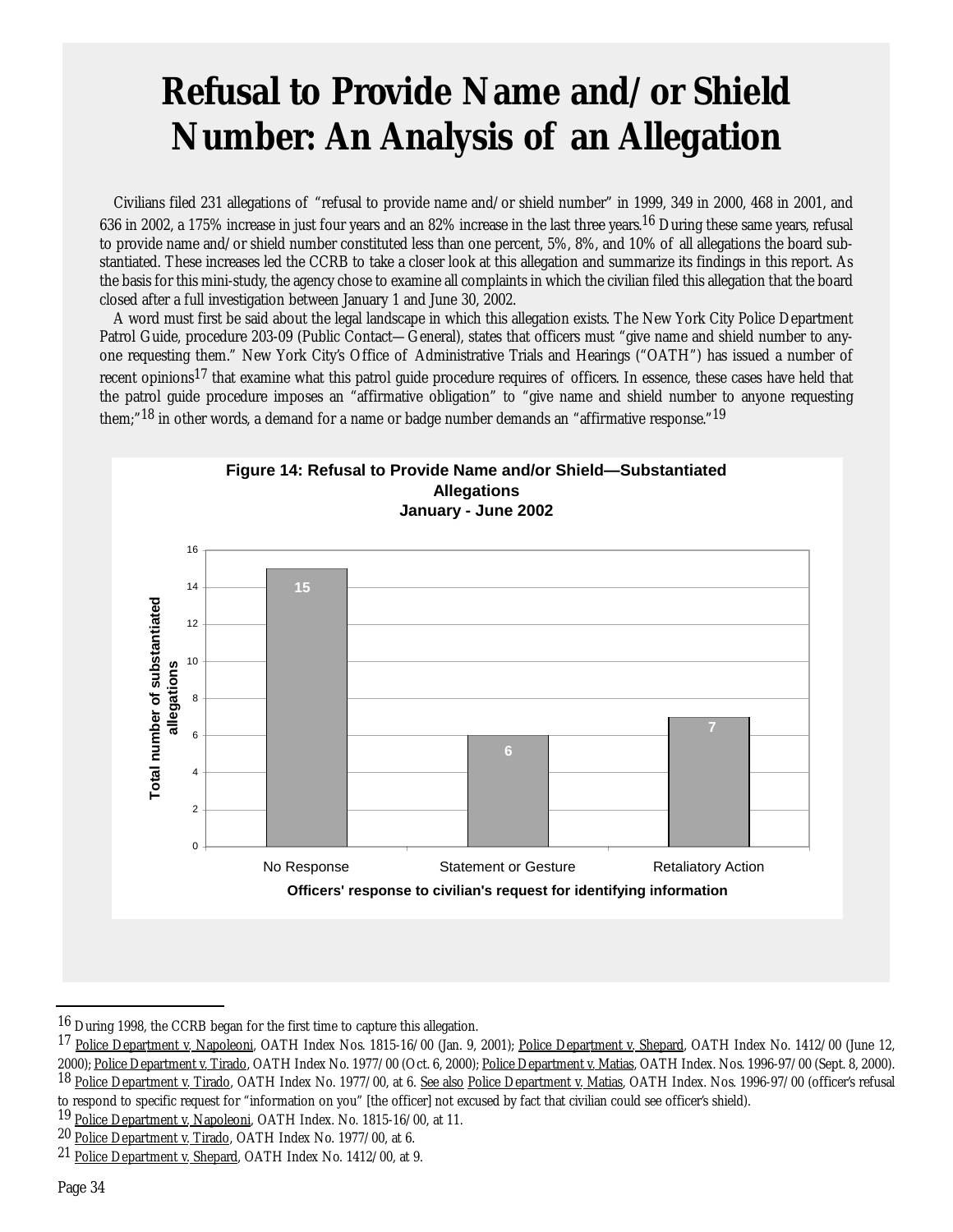The OATH decisions give some guidance as to what does not constitute an affirmative response. For example, in Police Department v. Tirado, when the civilian demanded the officer's badge number, the officer did not respond and claimed that he believed the civilian was taking the information from his badge. The court stated, however, that "[a] mere belief that a civilian can see an officer's shield is insufficient to fulfill this obligation."<sup>20</sup> Similarly, in Police Department v. Shepard, though the officer failed to respond to the civilian's request for his name, the civilian did manage to note his name from the officer's nameplate. Yet the court stated that "the fact that [the civilian] noted [the officer's] name on his name plate does not justify his failure to respond to her inquiry."<sup>21</sup> In Police Department v. Napoleoni, four officers in a van stopped the civilian and her boyfriend. In response to requesting the officers' badge numbers from the van's driver, the van's driver demanded the civilian's license and other paperwork; he subsequently put summonses on top of the civilian's car. When the civilian asked again for the officers' badge numbers, the van's driver yelled out that they were on the summonses. The civilian persisted and went up to the van and asked for the driver's badge number and the badge number of the respondent, who had screamed at her earlier. Neither officer responded before the officers drove away. Unbeknownst to the civilian, the respondent had actually written the tickets. According to the court, "here respondent heard the demand for his badge number, but failed to provide any response. His failure to do so is not excused by the fact that his badge number was on the summons that he had issued[,]" "particularly … [because] the summons was [put] on the top of [the civilian's] car and [the civilian] had not read the summons, and did not know that the officer who had issued the summons was the same officer whose name she was then demanding."<sup>22</sup> Based upon these administrative judicial decisions, it is unclear under what circumstances, if any, an officer could fulfill his or her obligation to provide an affirmative response by referring to information provided in a summons.

During the first six months of 2002, the CCRB closed 142 fully investigated cases that contained 180 allegations of an officer refusing to provide his or her name and/or shield number. The number of allegations exceeds the number of cases because within a single complaint allegations are often made against more than one officer. The board substantiated 28 of those 180 allegations, a substantiation rate for this single allegation of 16%, almost three times the 6% rate the board substantiated other allegations in full investigations that it considered during this same six-month time period.

In most cases (15 out of 28 allegations, or 54%) where the board substantiated this allegation in the first half of 2002, the officer failed to respond at all when asked by the civilian for his or her name and/or badge number. In another six of the 28 cases where this allegation was substantiated, the officer made some kind of response, but in the board's view, an insufficient one. In five of those six cases the officer responded to the civilian's request for identifying information by telling the civilian that the information was on a summons. In the remaining case the officer gestured to his badge, without saying anything. With respect to the other seven substantiated allegations, the officers responded to the civilian's request by hiding their badges, striking the civilian, and arresting the civilian.

Within the 22 cases in which the board substantiated 28 allegations that the officer failed to provide his or her name and/or badge number upon request, in nine of these cases this was the only allegation that the board substantiated. In other words, in 41% of these 22 cases the board found fault with the officer's conduct only to the extent that the officer failed to provide to the civilian his or her name and badge number.

Administrative tribunals have not yet had the opportunity to clarify what constitutes "an affirmative response" to a civilian's request for the officer's name and/or badge number in a multitude of circumstances. As a result, uncertainty among officers regarding their affirmative obligation to "give" name and shield number to anyone requesting them may be contributing to high complaint and substantiation rates. Accordingly, the police department should consider clarifying what its patrol guide procedure specifically requires of an officer when a civilian requests the officer's name, badge number, or other identifying information.

<sup>&</sup>lt;sup>22</sup> Police Department v. Napoleoni, OATH Index Nos. 1815-16/00, at 10-11.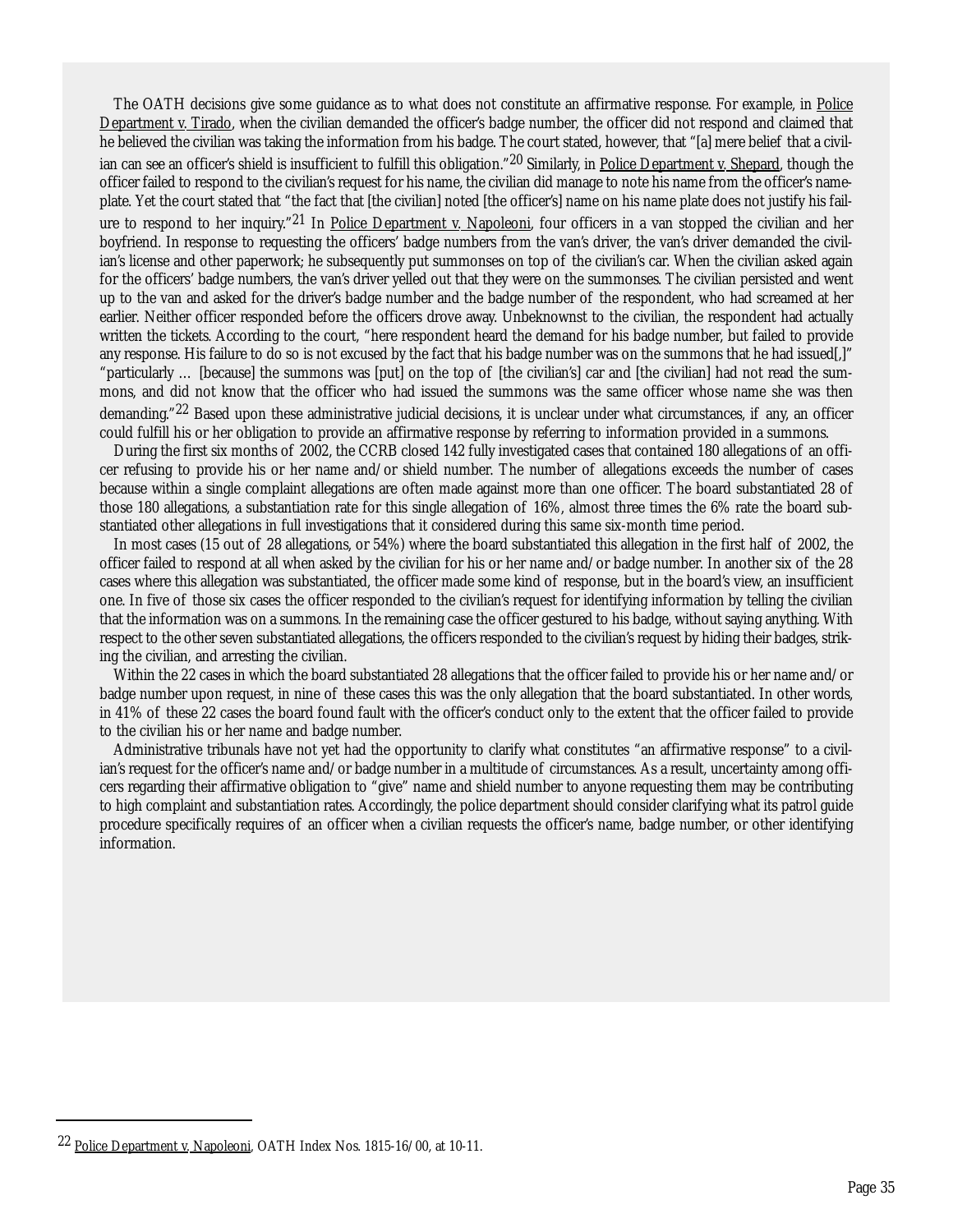## **Outcome of CCRB Recommendation**

**June 27, 2003:** At the recommendation of the CCRB, the New York City Police Department issued an interim order (see page 4 of this document) revising Patrol Guide procedure 203-09 (Public Contact –General). The revision clarifies an officer's affirmative obligation to provide upon a civilian's request his or her name, badge number, or other identifying information.